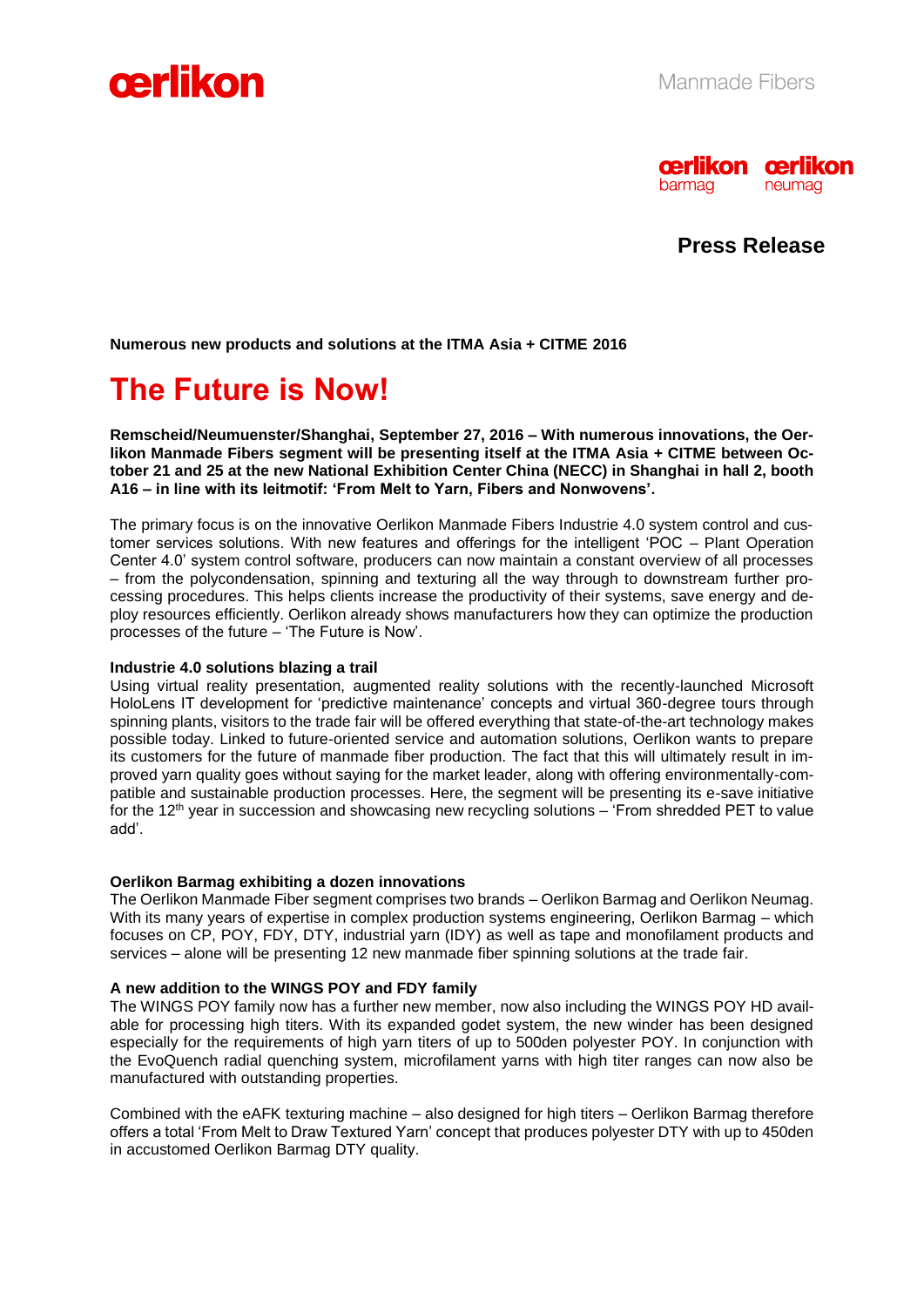

#### **WINGS FDY PLUS eco**

Since its market launch in 2010, the WINGS concept for FDY processing has successfully established itself on the market with a total of more than 4,000 installed spinning positions across the globe. Also being unveiled at the trade fair are 'specialists' for semi-dull and trilobal bright (WINGS FDY SD / WINGS FDY BR) tailored to the specific requirements of customers. We will also showcase at the trade fair the flexible WINGS FDY PLUS and WINGS FDY PLUS eco variant for a broader application window. Depending on the individual requirements, Oerlikon Barmag now offers the perfect, commercially-attractive solution.

#### **Revolution: EvoQuench now also for polyamide processing**

The EvoQuench radial quenching system – the core component within the polyester microfiber spinning process – has expanded its process window: EvoQuench is now also newly available for polyamide processing. With this development, Oerlikon Barmag is the first-ever supplier of systems for high-quality polyamide 6 micro-titers both for the POY and the FDY processes.

#### **eAFK HQ – texturing in a new dimension**

With the eAFK HQ, Oerlikon Barmag will be presenting the world's most productive automatic texturing machine at the ITMA Asia + CITME. Furthermore, the new eAFK HQ simultaneously excels as a result of its extremely space-saving construction. With this, customers are able to texture their products in the tried-and-tested quality, assured by Oerlikon Barmag, on a machine with the smallest space requirements in the DTY market. At the same time, they benefit from the 50% increase in productivity offered by the eAFK HQ compared to other texturing machines supplied by competitors.

The eAFK HQ is designed with 12 sections, each with 48 positions. Compared to the eAFK machine – with more than 1,000 successful installations worldwide – a fourth level in the winding unit of the eAFK HQ increases the capacity of the machine to 576 positions – a world record! And all this with simultaneously considerably reduced energy consumption. The newly-developed compact block heater lowers energy costs by reducing the radiated heat loss. With the highest level of precision, the new ATT traverse system ensures excellent package build.

#### **Industrial textiles becoming increasingly popular**

For the industrial textiles growth market, Oerlikon Barmag will be unveiling its latest developments for the production of yarns used in airbags, safety belts and tire cord. Here, the focus will, above all, be on polyamide 6 and polyamide 6.6 solutions. However, the very latest process and machine solutions will also be unveiled for polyester applications – for low shrinkage and high tenacity yarns, among others.

#### **Special winders for carbon fibers and aramid**

Furthermore, Oerlikon Barmag will be offering information on its winder portfolio for system modernizations and on the numerous special yarn winders for processing high-tenacity yarns, carbon fibers and aramid.

#### **Oerlikon Neumag presents its expanded portfolio**

For the first time since the announcement of the takeover of the Trützschler synthetic staple fiber technologies, Oerlikon Neumag will now be presenting its fully-comprehensive staple fiber production plant portfolio as the leading supplier of technologies and plants within the global staple fiber market. Customers benefit from the best technology and process solutions for their specific requirements – for highquality fibers from a single source.

#### **Two new solutions for meltblown production**

For the nonwovens (spunbond, meltblown and airlaid) sector, Oerlikon Neumag will be premiering two further innovations: the new, multifunctional forming table for the Oerlikon Neumag meltblown systems is characterized by its considerably reduced footprint. The resulting shortened wire length reduces maintenance costs. It is horizontally movable, multiply-segmented and offers individually-adjustable suction boxes. This enables extremely flexible formation and hence increased product diversity.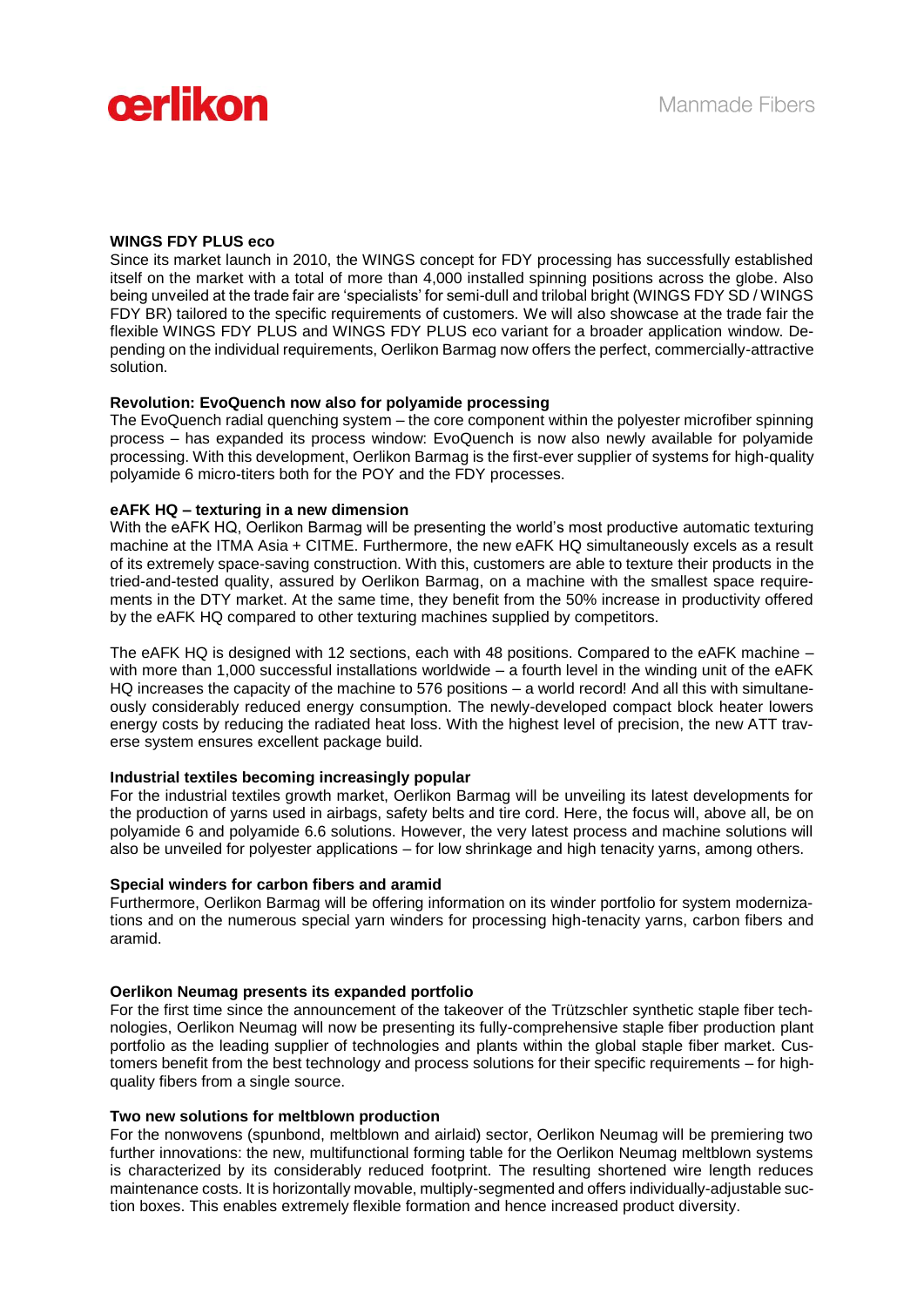

The FAUS operating unit for automating meltblown systems ensures an increase in both their productivity and reliability. Five different modes of operation with a total of eight different programs guarantee that future meltblown nonwovens can be manufactured even more efficiently.

#### **BCF solution: energy savings of up to 50%**

With its BCF systems, the three-end S+ and the single-end Sytec One, Oerlikon Neumag fully covers all requirements of internationally-active carpet yarn manufacturers. While the S+ is a convincing solution for commercial applications, the Sytec One is particularly good for demanding production processes due to its monofilament character. Both system types can be equipped with the RoTac tangling unit. Depending on the yarn type, the compressed air consumption is reduced by up to 50% compared to conventional tangling units to ensure energy-efficient production.



Oerlikon Manmade Fibers segment is showcasing its Industrie 4.0 solutions true to the claim "The Future is Now".



Oerlikon Barmag WINGS POY HD is designed for the requirements of high yarn titers of up to 500den polyester POY.



Oerlikon Barmag WINGS FDY family offers the perfect, commercially-attractive solution – the high-end model WINGS FDY PLUS is shown at an ITMA Asia + CITME for the first time.